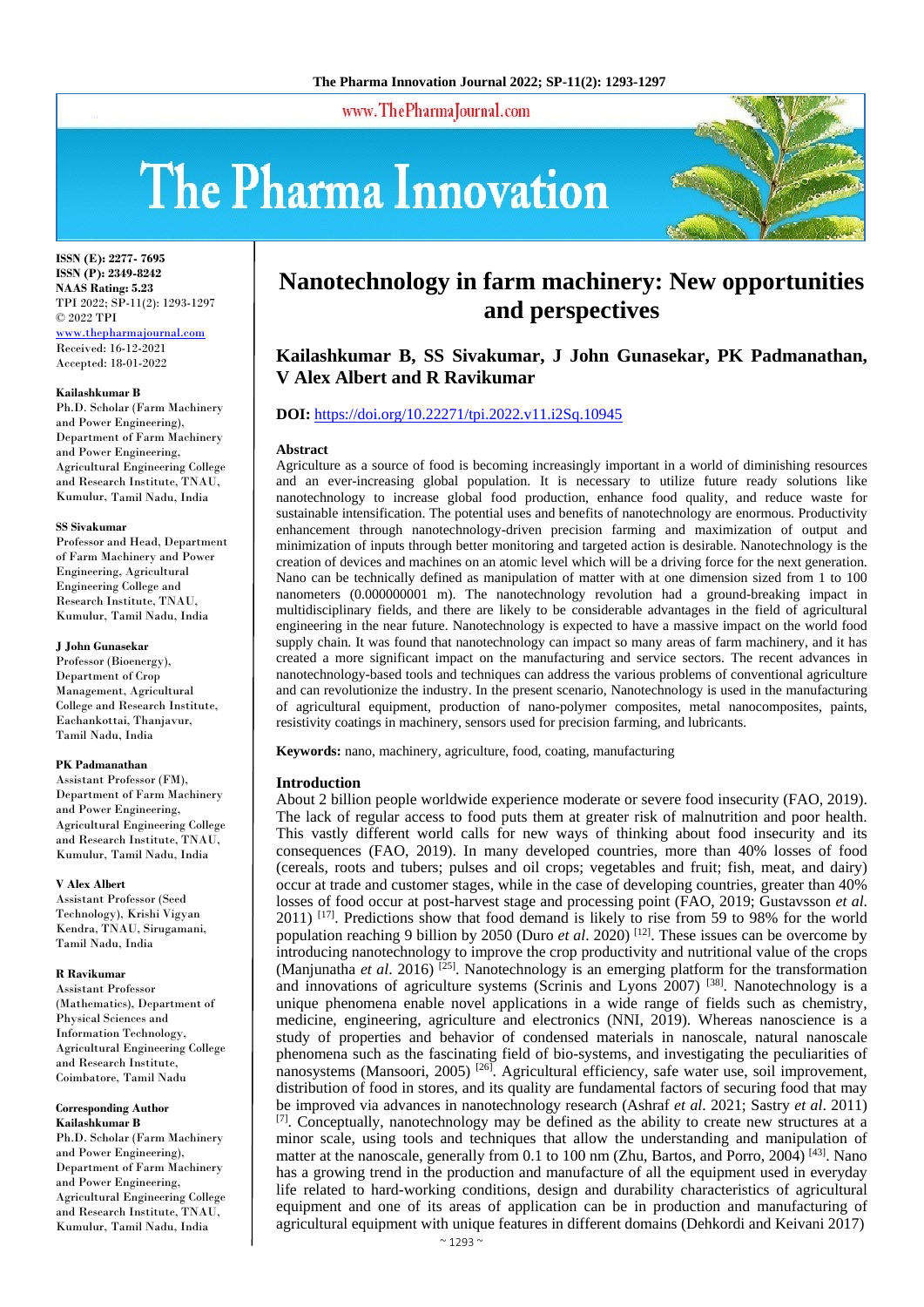[11]. Nanotechnology has the potential to reduce failure and damage significantly in the agricultural machinery industry.

# **Nanotechnology in Machinery Manufacturing**

Compared to conventional composites, nanocomposites with improved mechanical properties can be a new approach to lightening and even replacing metal parts in agricultural machinery. Theoretically, these materials can be easily extruded or molded in the final shape, while they have the same strength as the metal and are lighter (Dehkordi and Keivani 2017) <sup>[11]</sup>. Nanocomposites are more lightweight than standard composites up to around 22% due to the need for lesser reinforcing materials, and therefore the use of nanocomposites in the production and construction of agricultural equipment and machinery is essential (Vatan-Dolat-Xah  $2006$ <sup>[11]</sup>. The performance of internal combustion engines can be increased by decreasing the size and weight of the system through Nano-manipulation. Engine blocks, where the heart of the vehicle was only made of cast iron because it could resist the high temperatures and pressures, but with the help of Nanotechnology-specific grades of aluminum replaced the cast iron. This gives the most fuel efficient and durability, even in the aggressive conditions of the engines. Simulation of the basic structure of the engine block architecture results in better heat dissipation, wear, strength at higher temperature conditions. Reducing the flow of heat through the internal combustion engine walls is the main objective of adiabatic engines, also known as low heat rejection engines. Also, these kinds of engines are named coated engines with thermal barriers (Murthy *et al.* 2010)<sup>[29]</sup>. The use of lesser-weight materials of the structural chassis parts of the vehicle can improve the mileage considerably. Reducing the weight of the machine can increase the fuel efficiency, reduce  $CO<sub>2</sub>$ emissions and production cost. It is estimated that by reducing the weight of a component by 10%, there will be a fuel economy of 7% (Margarida *et al*. 2012 and Goyal *et al*. 2014) [28, 35]. The Nano manipulation of the materials can create durable and more substantial parts. The stiffness of the material can be increased by grain size materials without changing the flexibility of the metal.

# **Nanotechnology in energy sector**

The agricultural sector is the second-highest contributor to CO2 emission after fossil fuel combustion and industrial processes (Anon. 2017)  $[6]$ . The fuel crisis is one of the major problems nowadays. Fossil fuel is the most used source of energy in farm tractors and other internal combustion engines. Subsequently, the availability of fuel is gradually getting reduced day by day because it is a non-renewable source. Nanomaterials are being used to build a new generation of solar cells, hydrogen fuel cells, and novel hydrogen storage systems capable of delivering clean energy to countries still reliant on traditional, non-renewable contaminating fuels (Bayda *et al*. 2020). As the next generation of electric agricultural machineries emerging, lengthening battery life is important for increasing performance. The development of lithium-silicon batteries has the capability to boost performance and increase longevity. The silicon nanowires that expand and contract as they absorb and shed lithium ions, the tiny nanostructures with carbon shells protecting lithiumrich silicon cores are used. This combination allows for more efficient energy transfer, and less energy is lost to the environment as heat. Fuel cell is a device that converts fuel directly into electricity in an electrochemical reaction. This is

in contrast to most methods of generating electricity, which use the heat from burning fuel to generate electricity mechanically (Tilak and Sivakumar, 2014). Hydrocarbon fuels are the alternative way of energy generation by means of fuel cells. Hydrogen from carbon nanotube is passed over a catalyst to produce hydrogen ions, which are then reattached to oxygen and result in energy production (Pandiyan and Prabaharan, 2020) [16].

# **Nano Lubricants**

Nanoparticles are being used as an additive to enhance the lubricants. Wear and abrasion mechanism are created in contact with two surfaces in the presence of hard particles on one or both tools. The dry roughness of the surface can also be the cause of various types of wear (Rabinowicz and Tanner 1966). The wear depends on the different criteria such as strength, geometry, and surface parameters. The mechanisms by which oils containing nano-additives reduce frictional wear under boundary lubrication are the colloidal effect, rolling effect, small-size effect, protective film effect, and third body effect (Li *et al*. 2006) [24]. Present lubricant formulators are looking to improve fuel economy through less viscosity engine oils and adopting new and more effective friction modifiers (Jao, Devlin, and Aradi 2014)  $[21]$ . The friction and wear of the worn surfaces are a principal cause of energy dissipation in automobile engines. The tribological quantity of Graphene-based nano lubricants improves the anti-friction and anti-wear properties by 29–35% and 22– 29%, respectively, during the boundary lubrication system (M K Ahmed Ali *et al*. 2018) [4].

In tribological test,  $A12O_3/TiO_2$  was added to engine oil (5W-30) as friction and wear modifiers with a grain size of 8–12 nm, showing a friction reduction of 50% and the wear rate of the piston ring enhanced by 40% compared with the base oil (Ali *et al*. 2016) [2]. Granular nanomaterials are cohesion-less strong particles that sufficiently maintain the spherical geometry under pressure and accommodate surface velocity differences through rolling and shearing (Deepika, 2020) [10]. With the recent advancements of nanotechnology, nanomaterials have emerged as a potential source to enhance the tribo-performance of different lubrication systems. Inorganic nanoparticles include pure metals, metal-oxides, metal-sulfides, metal-fluorides, etc. Metal nanoparticles have practical limitations of oxide formation in open environments. The ability to improve load-carrying capacity by adding nanoparticles depends upon the proper combination with the type of lubricant. An increase in consistency of the lubricants after the addition of nanoparticles resulted in the better performance of the machine components. The complications of using nanoparticles as additives include the method of adding and agglomeration of nanoparticles in the lubricants. In order to resolve this, the Nanoparticles should be uniformly dispersed throughout the lubricant. If the concentration of the additives is increased, the tribological performance of lubricants deteriorates and forms microclusters due to their tendency to get agglomerated.

# **Nanocoatings**

Several studies have shown that the addition of nanoparticles in coatings extremely improves the scratch and abrasion resistance over a longer period, but there is a necessity to select the right proportion of nanoparticles in polymer coatings (Ching, Y.C and Syamimie, 2013; Khanna, 2008) [8, 23]. Nano-coating can be applied in many ways, including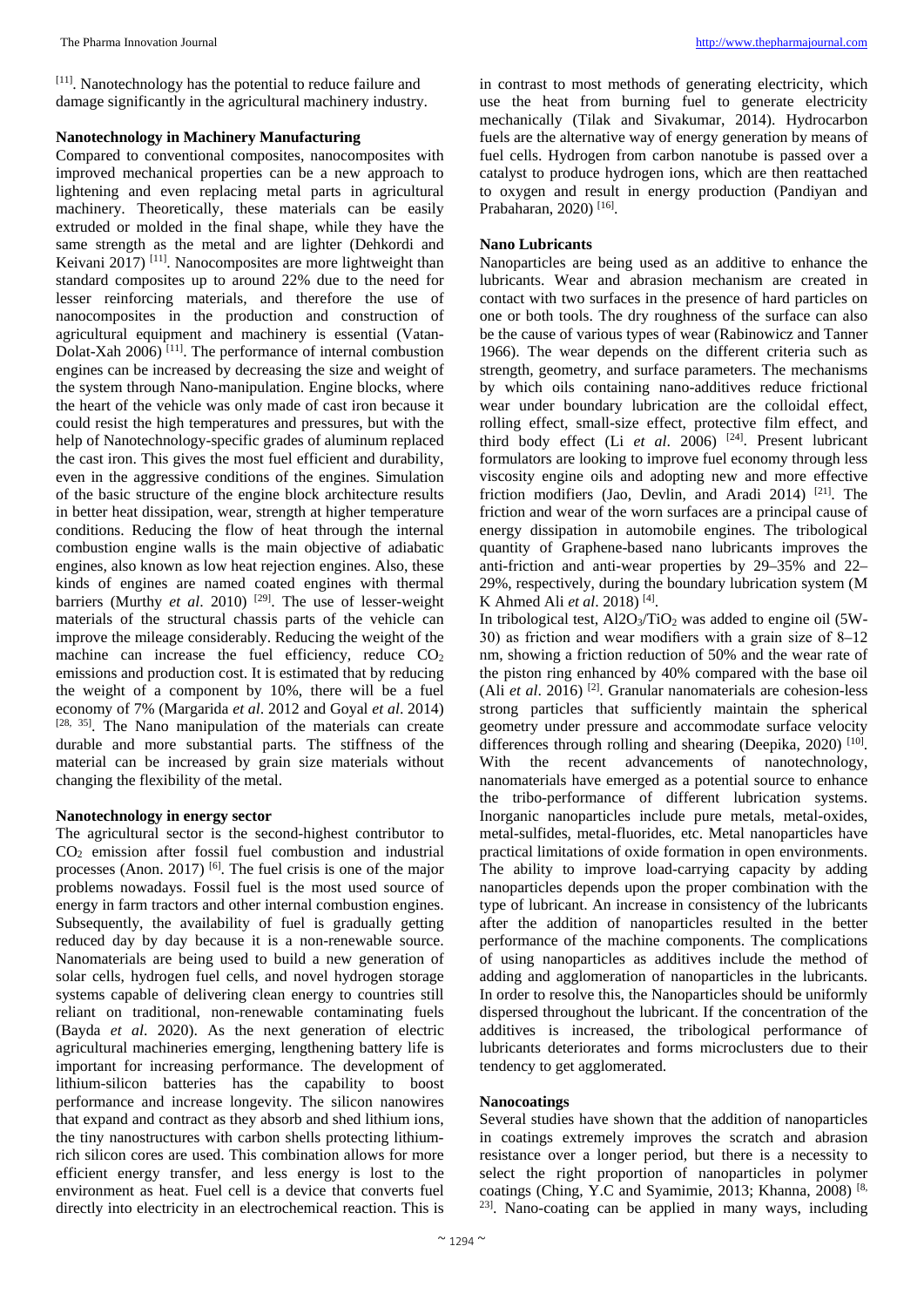chemical vapor phase deposition, physical vapor phase deposition, electrochemical deposition, Sol-gel methods, electro-spark deposition, and laser beam surface treatment. Nanoparticles such as  $ZrO_2$ , AlOOH, SiO<sub>2</sub> have been embedded in UV-curable lacquers, resulting in improved abrasion resistance. Nano layers of the filters are being applied to the surface of the machines to cover it from the harsh environments and self-cleaning. It helps to repel the dirt and dust, which enables the rustproof. Structures such as nanocarbon, nanotubes, nanofibers, and graphite structures are densely packed that act as a penetrative and, at the same time, it can be used to produce nano coatings and paints. The resulting nano paints and coatings possess excellent qualities such as increased scratch resistance, increased hardness, mould and bacteria resistance (Yang and Li, 2018) [31]. Nanostructured nickel coatings which have a grain size of about 100 nm and are produced by electroplating method, have wear resistance is about 100 to 170 times than nickel coatings with grain size of 100 micrometers. The coefficient of friction is about 40 to 50 percent less than conventional nickel coatings (Ebrahimi *et al.* 1999)<sup>[13]</sup>. Ceramic coatings of nanoparticles contribute to high thermal stability and erosion resistance in engine parts (Asadi-Fard 2017). The coatings were made by pulse electroplating could increase abrasion resistance relative to 55.83%. The lesser average sizes of grains of nickel Nano-coatings of the structure, the more the hardness and consequently, the more wear resistance (Abed N *et al*., 2019) [1]. Copper and nickel nanocatalyst coatings were applied on the piston top to reduce the hydrocarbons emissions by 64%, smoke level reduced up to 21%, NOX emissions also reduced up to 45%, SFC and brake thermal efficiency and were improved in coated pistons (Ramalingam, Rajendran, and Ganesan 2016). Moisture change can affect the wear resistance of the nanostructured materials in different orders (Czichos and Misra, 1978). When a specific amount of layered double hydroxide nanoparticles is dispersed with the paint solution, it improves the char formation and fire-resistant properties of the coating. The performance of anticorrosive polymer nanocomposites coatings were evaluated in the marine environment. Three steel surfaces named as E32 uncoated steel; E32 with primer (painting) and E32 with primer  $+ TiO<sub>2</sub>$  nanoparticles were prepared to evaluate their performance against corrosion in seawater. It was observed that the corrosion rate was very high in the case of E32 uncoated steel. Obstinately, E32 with primer + TiO2 nanoparticles surface layer showed a tremendously lower corrosion rate which indicated that nanoparticle coatings have higher corrosion resistance in seawater (Mardare and Benea, 2017)<sup>[27]</sup>.

## **Nanosensors**

Precision farming reduces contaminants, pollutants, and agricultural waste in the environment. Thus, this technology is an eco-friendly and sustainable practice (Shafi *et al*. 2019) [39]. The concept of precision farming deals with less input to obtain the maximum output. For achieving a better yield, the data collected from the field must be processed. Nanoparticle mediated material delivery to plants and advanced biosensors for precision farming is possible only by nanoparticles or nanochips. The vital role of nanotech-based agricultural machinery and equipment is having a programmed sensors coupled to GPS devices for real-time control. Nanosensors can be distributed across the field to control and standardize the soil conditions and crop growth. With the help of Nano-

tubes, Nanosensors can be manufactured, which are tiny and can measure even micro molecules (Dehkordi and Keivani, 2017) [11]. Nanosensors-based innovative delivery systems could help in the efficient use of natural resources like water, nutrients, and agrochemicals by precision farming (Rai *et al*. 2012) [33]. Various biosensors are used for diagnosis, controlling disease and pest attacks in this field. In that, Green seeker is one of the Nano sensors which works on the principle that healthy crops absorb more red light and reflect more infrared light, form that it actually measures the amount of biomass of the plants. Due to their fluorescent properties and broad-spectrum, quantum dots are helpful in the detection of microbes as well as in the prevention of plant diseases (Chiranjeeb and Senapati, 2020) [9].

## **Nanotechnology in tire manufacturing**

A typical farm tractor tire tread consists of natural and synthetic rubber, fillers, additives, linkers, and reinforcement (steel, textile, or nylon cord). The performance of the tire is based on its rolling resistance, abrasion resistance, and wet traction. A good tire should have low rolling friction, but at the same time, it should have a good grip. The properties of tires mainly depend upon the chemical and physical interactions between the filler material and the rubber. The rubber mixtures contain carbon black, soot, silica, and organosilica to improve their properties and lifetime (Mathew *et al*. 2018) [19]. Tires enhanced with CNT (carbon nanotubes) have improved mechanical properties, such as tensile strength, tear strength, and hardness of the composites. Polymerization is one of the most common methods to incorporate CNTs into a polymer matrix. The behavior of a burdened tire during its deformation is difficult due to the united contributions of the structural components of tread rubber and the air contained within it (Anifantis, Cutini, and Bietresato  $2020$ <sup>[5]</sup>. The safety and durability of tires can be improved by adding appropriate nanoparticles in rubber composites (Alkhazraji 2018)  $[4]$ . The nanocomposite in the tire increases wear resistance, strength, and elegance of the tire. All of these factors provides a high-quality product that can last longer on both wet and dryland conditions for tractors and combines. Incorporating the nanoparticles to the tire, the quantity of rubber required for the tire is reduced, and the tire becomes lighter in weight with high durability (Dehkordi and Keivani  $2017$ ) <sup>[11]</sup>. On the other hand, adding CuO nanoparticles in very small amounts with the enclosed tire air decreases the hysteresis losses and improves its performance significantly. Three different composites of CuO (copper oxide) nanoparticles were experimented with deflection test by loading and unloading the tested tire while resting on a firm surface at three different inflation pressures and found that higher hysteresis losses were at tire inflation pressure at 20 psi (El-Zomor 2019) [15].

# **Conclusion**

This paper is based on the establishment of essential awareness about nanotechnology in farm mechanization and their projections in the near future with reference to the current situation around the world. Nanotechnology will have a vital role in improving the agricultural sector to increase food production and productivity. The availability of valuable nanoparticles and safety assessments of their field application is needed for ensuring food and nutritional security of the ever-increasing world population in a changing climate scenario (Rana *et al.* 2021) <sup>[34]</sup>. Agricultural machinery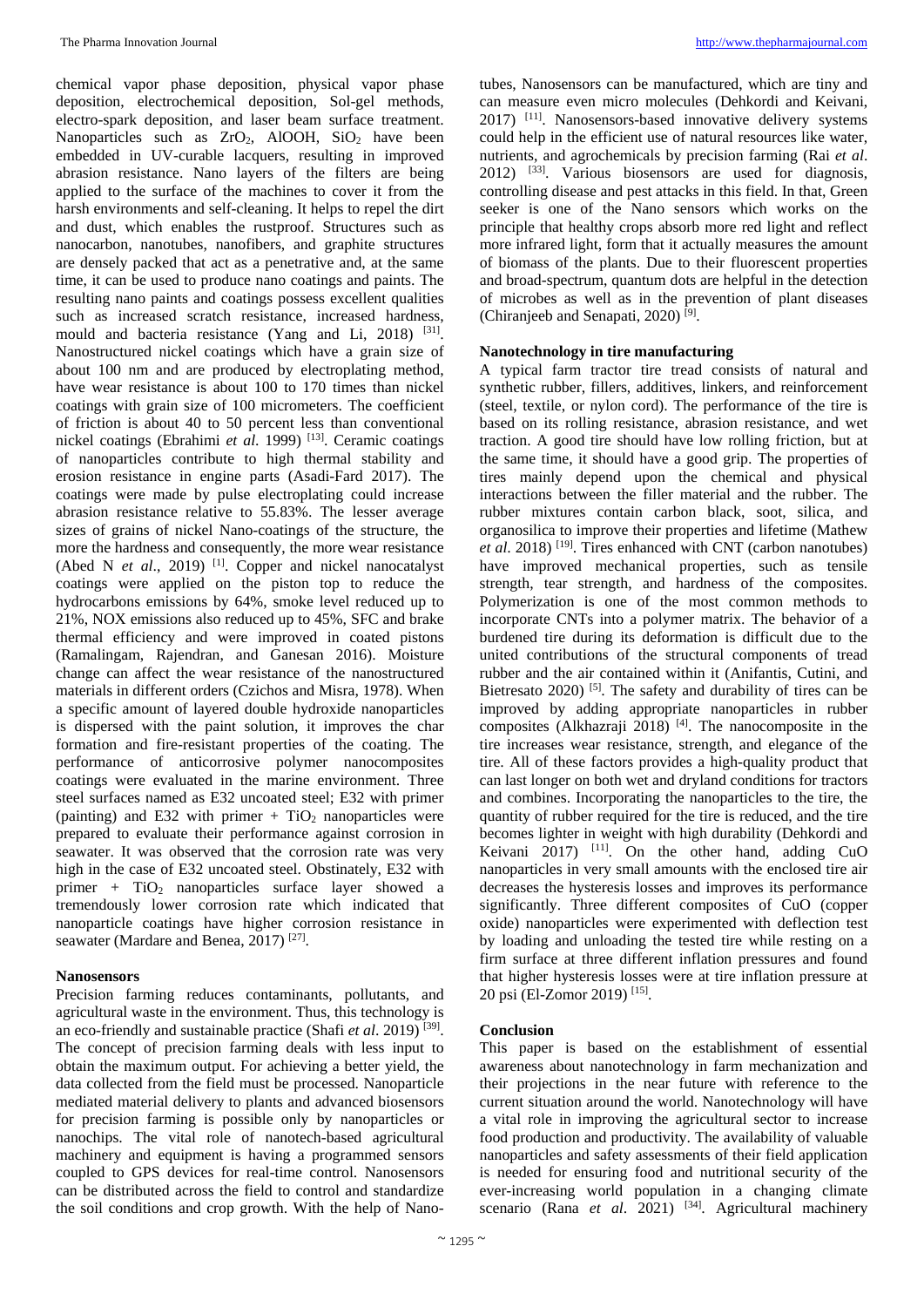manufacturers must pay attention to the use of this technology to enhance their products and satisfy farmers, and in the long run, it has a tremendous effect on the sale of their products.

# **Conflict of Interest**

The authors declare no conflict of interest.

# **References**

- 1. Abed, Niloofar, Mohammad Ebrahim Bahrololoom, Mehdi Kasraei. "The Effect of Nano-Structured Nickel Coating on Reducing Abrasive Wear of Tillage Tine." Journal of Nanotechnology Research. 2019;1(2):59-74.
- 2. Ali MKA, Xianjun H, Mai L, Bicheng C, Turkson RF, Qingping C. Reducing frictional power losses and improving the scuffing resistance in automotive engines using hybrid nanomaterials as nano-lubricant additives. 2016:364-365, 270-81.
- 3. Ali, Mohamed Kamal Ahmed, Hou Xianjun, Mohamed A, Abdelkareem A, Gulzar M, Elsheikh AH. "Novel Approach of the Graphene Nanolubricant for Energy Saving via Anti-Friction/Wear in Automobile Engines." Tribology International. 2018;124:209-29.
- 4. Alkhazraji, Ahmed N. Enhancement of Mechanical Properties and Handling Characteristic of Tire Rubber Using Different Percentage of Nano Aluminum Oxide and Carbon Black." SMR 20:100, 2018.
- 5. Anifantis, Alexandros Sotirios, Maurizio Cutini, Marco Bietresato. "An Experimental–Numerical Approach for Modelling the Mechanical Behaviour of a Pneumatic Tyre for Agricultural Machines." Applied Sciences. 2020;10(10):3481.
- 6. Anon. Global Greenhouse Gas Emissions Data EPA, 2017.
- 7. Ashraf SA, Siddiqui AJ, Abd Elmoneim OE, Khan MI, Patel M, Alreshidi M *et al*. Innovations in nanoscience for the sustainable development of food and agriculture with implications on health and environment. Science of the Total Environment, 144990, 2021.
- 8. Ching YC, Syamimie N. Effect of Nanosilica Filled Polyurethane Composite Coating on Polypropylene Substrate. J Nanomater, 2013, 1-8.
- 9. Chiranjeeb, Senapati. Role of Nanotechnology in Precision Farming. Research Today. 2020;2(7):584-586.
- 10. Deepika Nanotechnology implications for high performance lubricants. SN Appl. Sci. 2020;2:1128. https://doi.org/10.1007/s42452-020-2916-8
- 11. Dehkordi, Amin Lotfalian, Farideh Keivani. "Applications of Nanotechnology for Improving Production Methods and Performance of Agricultural Equipment." Vatan-Dolat-Xah, Ja'far. 2006. "Nanotechnology, Basic Science, and New Technology." 2017;9(2):102-6.
- 12. Duro JA, Lauk C, Kastner T, Erb KH, Haberl H. Global inequalities in food consumption, cropland demand and land-use efficiency: A decomposition analysis. Global Environmental Change. 2020;64:102124.
- 13. Ebrahimi F, Bourne GR, Kelly MS. Mechanical properties of nanocrystalline nickel produced by electrodeposition Nanostructured Materials. 1999;11:343-350.
- 14. EG&G Services Inc. Fuel Cell Handbook, 5th ed., U.S. Department of Energy Office of Fossil Energy National Energy Technology Laboratory Inc.: Morgantown, West Virginia, USA, 2000.
- 15. El-Zomor HM. "Reducing Tyre Hysteresis Losses Using CuO Nanoparticles." International Journal of Vehicle Structures & Systems. 2019;11(5):471-75.
- 16. Karthik Pandiyan G, Prabaharan T. Implementation of nanotechnology in fuel cells, Materials Today: Proceedings, 2020

https://doi. org/10.1016/j.matpr.2020.01.368

- 17. Gustavsson J, Cederberg C, Sonesson U, Van Otterdijk R, Meybeck A. Global food losses and food waste, 2011.
- 18. Sitompul J, Zhang H, Noguchi R, Ahamed T. Optimization study on the design of utility tractor powered by electric battery. The 3rd International Symposium on Agricultural and Biosystem Engineering, IOP Conf. Series: Earth and Environmental Science, 2019, 355 012058 IOP Publishing doi:10.1088/1755- 1315/355/1/012058
- 19. Mathew J, Joy J, George SC. Potential applications of nanotechnology in transportation: A review, Journal of King Saud University – Science, 2018. doi: https://doi.org/10.1016/j.jksus.2018.03.015
- 20. Zhou J, Yang J, Zhang Z, Liu W, Xue Q. "Study on the structure and tribological properties of surface-modified Cu nanoparticles," Mater. Res. Bull. 1999;34(9):1361- 1367,
- 21. Jao, Tze-chi, Mark T, Devlin, Allen Aradi A. "Nanoparticle Additives and Lubricant Formulations Containing the Nanoparticle Additives", 2014
- 22. Karan Tilak, G Siva Kumar. Nanotechnology fuel cells. IOSR Journal of Mechanical and Civil Engineering (IOSR-JMCE) e-ISSN: 2278-1684, p-ISSN: 2320-334X, Ver. III 2014 Jul-Aug;11(4):04-08 www.iosrjournals.org
- 23. Khanna AS. Nanotechnology in High Performance Paint Coatings A.S. Asian J Exp. Sci. 2008;21:25-32.
- 24. Li, Xiaohong, Zhi Cao, Zhijun Zhang, Hongxin Dang. "SurfaceModification in Situ of Nano-SiO2 and Its Structure and Tribological Properties." Applied Surface Science. 2006;252(22):7856-61.
- 25. Manjunatha SB, Biradar DP, Aladakatti YR. Nanotechnology and its applications in agricul-ture: a review. J Farm Sci 2016;29(1):1-13
- 26. Mansoori GA. Principles of Nanotechnology. World Sci Pub Co, Hackensack, NJ, 2005.
- 27. Mardare L, Benea L. Development of Anticorrosive Polymer Nanocomposite Coating for Corrosion Protection in Marine Environment. In IOP Conference Series: Materials Science and Engineering; IOP Publishing: Bristol, UK, 2017.
- 28. Margarida Coelho C, Guilhermina Torrao, Nazanin Emami, Jose Gracio. Nanotechnology in Automotive Industry: Research Strategy and Trends for the Future Small Objects, Big Impacts. Journal of nanoscience and nanotechnology, 2012;12:1-10.
- 29. Murthy PVK, Murali Krishna MVS, Sitarama Raju A, Vara Prasad CM, Srinivasulu NV. "Performance Evaluation of Low Heat Rejection Diesel Engine with Pure Diesel." International Journal of Applied Engineering Research. 2010;1(3):428.
- 30. National Nanotechnology Initiative (NNI) Available online: www.nano.gov.
- 31. Qing Yang, Liang Li. Advanced Coating Materials. United Kingdom: Wiley, 2018.
- 32. Rabinowicz E. Friction and Wear of Materials". A Wileyinterscience publication. 2nd Edn, 1995, 128-132.
- 33. Rai V, Acharya S, Dey N. Implications of nano